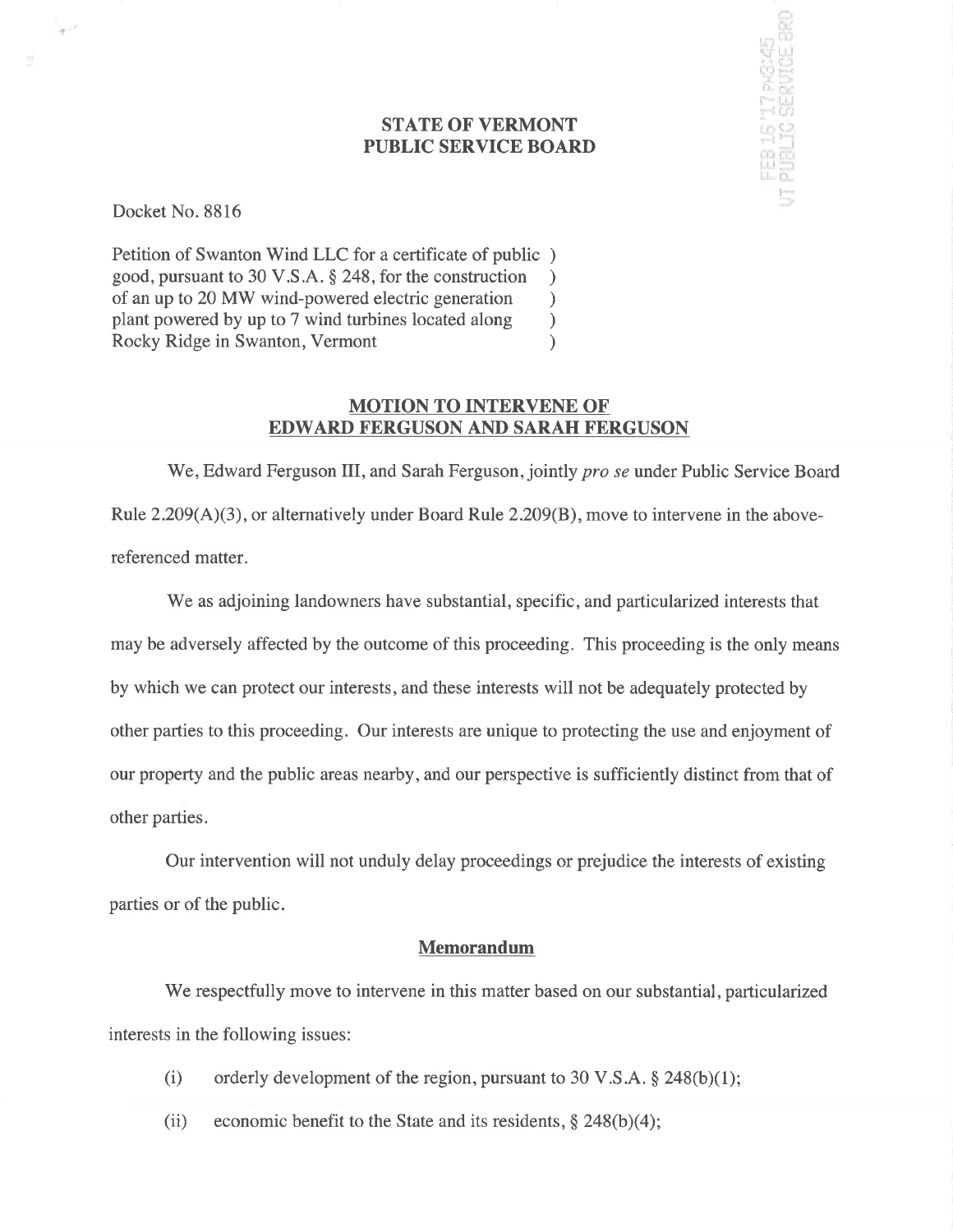Docket No. 8816 Petition of Swanton Wind LLC, pursuant to 30 V.S.A. § 248 Motion to Intervene of Edward Ferguson and Sarah Ferguson February 16,2017 Page 2 of 8

- (iii) public health and safety,  $\S$  248(b)(5);
- (iv) water pollution, conservation, and burden on water supply,  $10 \text{ V.S.A. }$  \$\$

 $6086(a)(1)(A), (B),$  and  $(C), (3),$  and  $(4);$ 

- (v) scenic or natural beauty and aesthetics,  $\S 248(b)(5)$  and  $\S 6086(a)(8)$ ; and
- (vi) transportation,  $§ 6086(a)(5)$ .

The following argument supports our motion to intervene in this matter.

## I. Legal Standard

Intervention in proceedings before the Board is governed by Board Rule 2.209. Under

Rule 2.209(A), a person upon timely application shall be permitted as of right to intervene in any

proceeding:

(1) when a statute confers an unconditional right to intervene; (2) when a statute confers a conditional right to intervene and the condition or conditions are satisfied; or (3) when the applicant demonstrates a substantial interest which may be adversely affected by the outcome of the proceeding, where the proceeding affords the exclusive means by which the applicant can protect that interest, and where the applicant's interest is not adequately represented by existing parties.

Under Rule 2.209(B), a person upon timely application may in the discretion of the Board

be granted "permissive intervention" in any proceeding when the applicant "demonstrates a

substantial interest that may be affected by the outcome of the proceeding." The Board in

exercising its discretion under this rule shall consider:

(1) whether the applicant's interest will be adequately protected by other parties; (2) whether alternative means exist by which the applicant's interest can be protected; and (3) whether intervention will unduly delay the proceeding or prejudice the interests of existing parties or of the public.

The Board has ruled that, "individual intervenors may bring a perspective sufficiently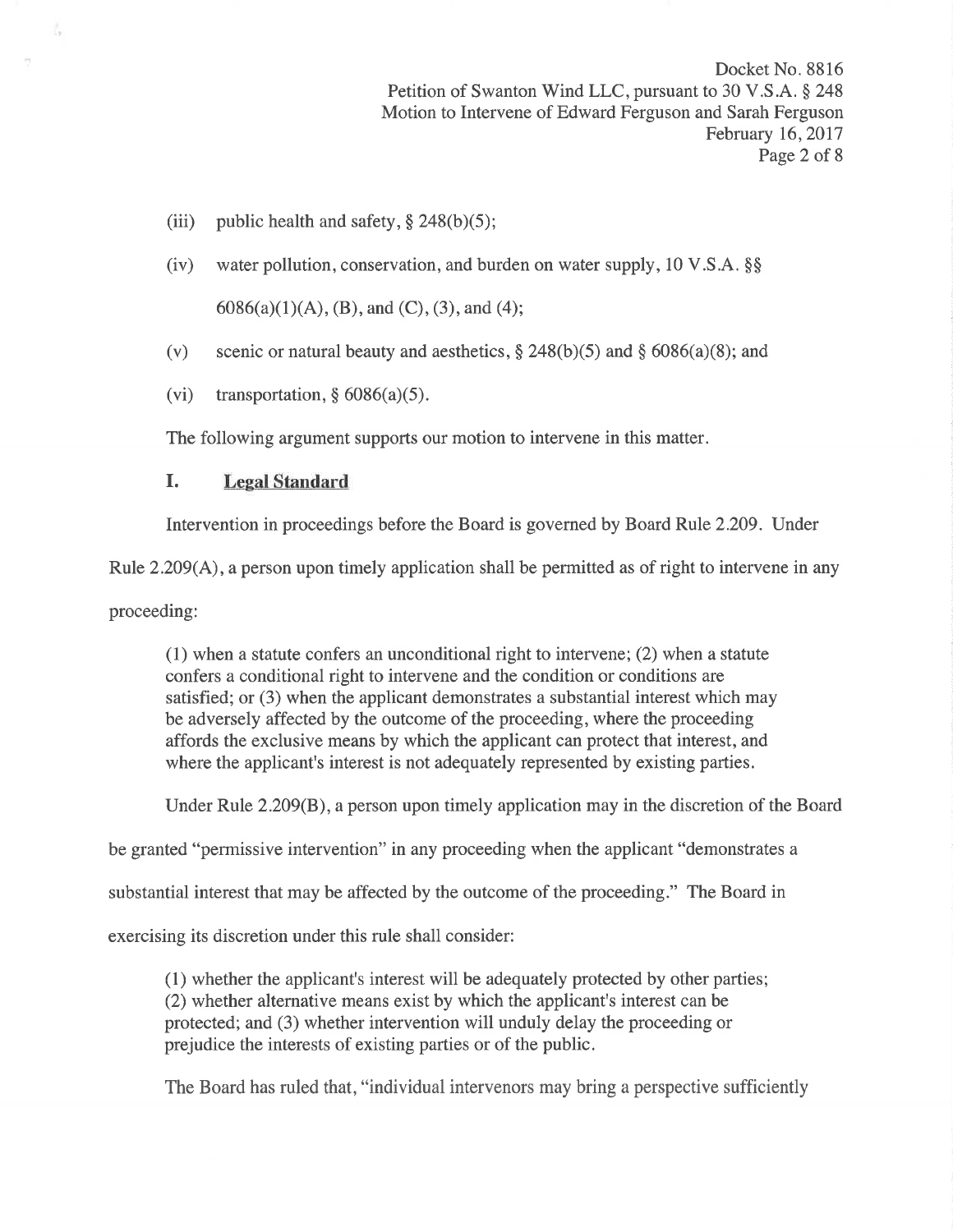distinct from those of existing parties to warrant their participation on specific issues."<sup>1</sup>

For example, the Board has found particularized interest based on the following:

1. habitat and natural resources involving deer and black bear,<sup>2</sup>

2. aesthetics based on proximity to the proposed project;<sup>3</sup> and

3. stewardship, use, and enjoyment of public resources; $<sup>4</sup>$ </sup>

In proceedings under 30 V.S.A. \$ 248, the Board is not required to consider interests in private property.<sup>5</sup>

## II. Potential Impact of the Project on the Fergusons' Interests

'We and our two young sons reside at 19 Rocky Ridge Road, Swanton, Vermont (mailing address: St. Albans). Our property adjoins the site of the proposed Project. Our home would be approximately 2,000 feet from the nearest turbine. The Project would be visible and audible from our home which is at a lower elevation.

We have lived at this address since July, 2011. We moved here because of the scenic and peaceful surroundings. The large wooded lot and the quiet setting were big factors in deciding to build our home here. Construction and operation of the Project may: (1) diminish the quality of the surroundings; (2) negatively affect the value of our home and homes in the region; (3) endanger the health and safety of our family; (4) pollute or reduce the supply of our drinking water; (5) intrude upon the visual and auditory harmony of our home and surroundings; and (6)

Application of Seneca Mountain Wind, LLC, Docket No. 7867, Order of 10/12/12, at 12.<br>Application of Seneca Mountain Wind, LLC, Docket No. 7867, Order of 10/12/12, at 2-4, 16-17; Id., Order of  $8/9/13$ , at 6.<br><sup>3</sup> Petition of Barton Solar LLC, Docket No. 8148, Order of 1/21/14, at 3-4.

<sup>&</sup>lt;sup>4</sup> Joint Petition of Green Mountain Power Corporation, Vermont Electric Cooperative, Inc., and Vermont Electric Power Company, Inc., Docket No. 7628, Order of 9/3/10, at 12-13.

See Vt. Elec. Power Co. v. Bandel, 135 Vt. 141, 145 (1977) ("Proceedings under 30 V.S.A. § 248 relate only to the issues of public good, not to the interests of private landowners who are or may be involved.")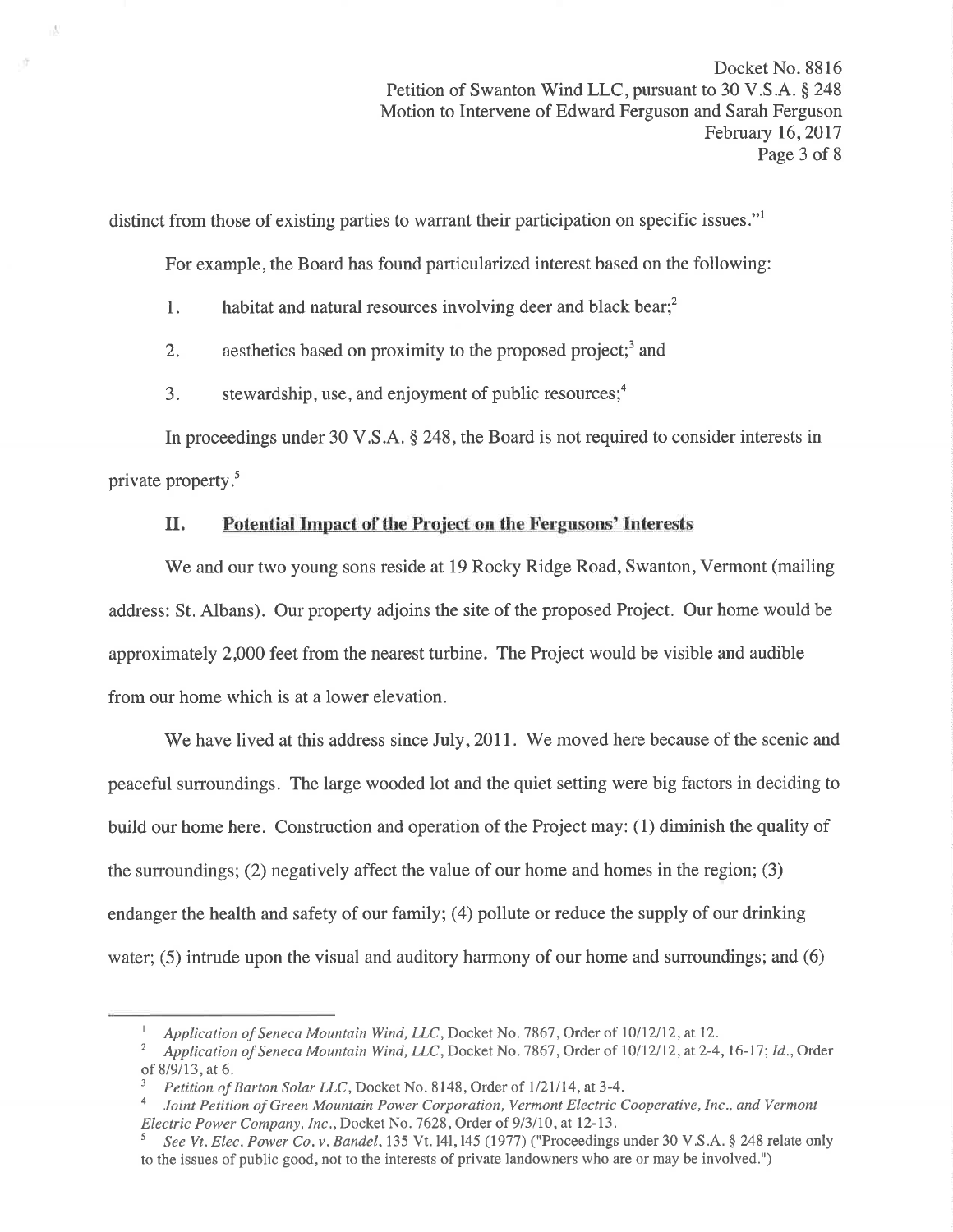Docket No. 8816 Petition of Swanton Wind LLC, pursuant to 30 V.S.A. § 248 Motion to Intervene of Edward Ferguson and Sarah Ferguson February 16, 2017 Page 4 of 8

restrict our use of public roads.

#### 1. Orderly Development:  $30 \text{ V.S.A.} \$   $248(b)(1)$

Our family enjoys being outside with neighbors who are also our friends. Our son has made friends too that he enjoys playing with. It is a connection that we want our boys to have always. We love driving into our neighborhood, seeing friends, and opening the doors of the cars to let the children play together. We would not be able to do this with the same enjoyment if seven tall, loud, flickering turbines stood above us. And, if the Project causes our friends to move (or we move), we will lose our wonderful neighbors. Why should we have to move for this 'greater good' project?

We as homeowners and parents of two young boys have a particular experience and interest in the orderly development of the region which other parties to this proceeding may not represent. Our perspective may be useful to the Board in determining the potential nature and extent of the impact of the Project on regional development. Therefore our motion to intervene on this issue should be allowed.

#### 2. Economic Benefit:  $\S$  248(b)(4)

Our home  $-$  it is so much more to us. It is the biggest investment next to our boys. But our home is our investment for our boys. 'We work hard to improve and invest in our home. 'We worry that we may have done it all for nothing. 'We worry that because home values near other turbines in Vermont have decreased, that we will never get back the money we invested. The Project would take away our investment. Also, as explained in the next section, the Project would interfere with Edward's ability to sleep and therefore it would impact his ability to provide for our family.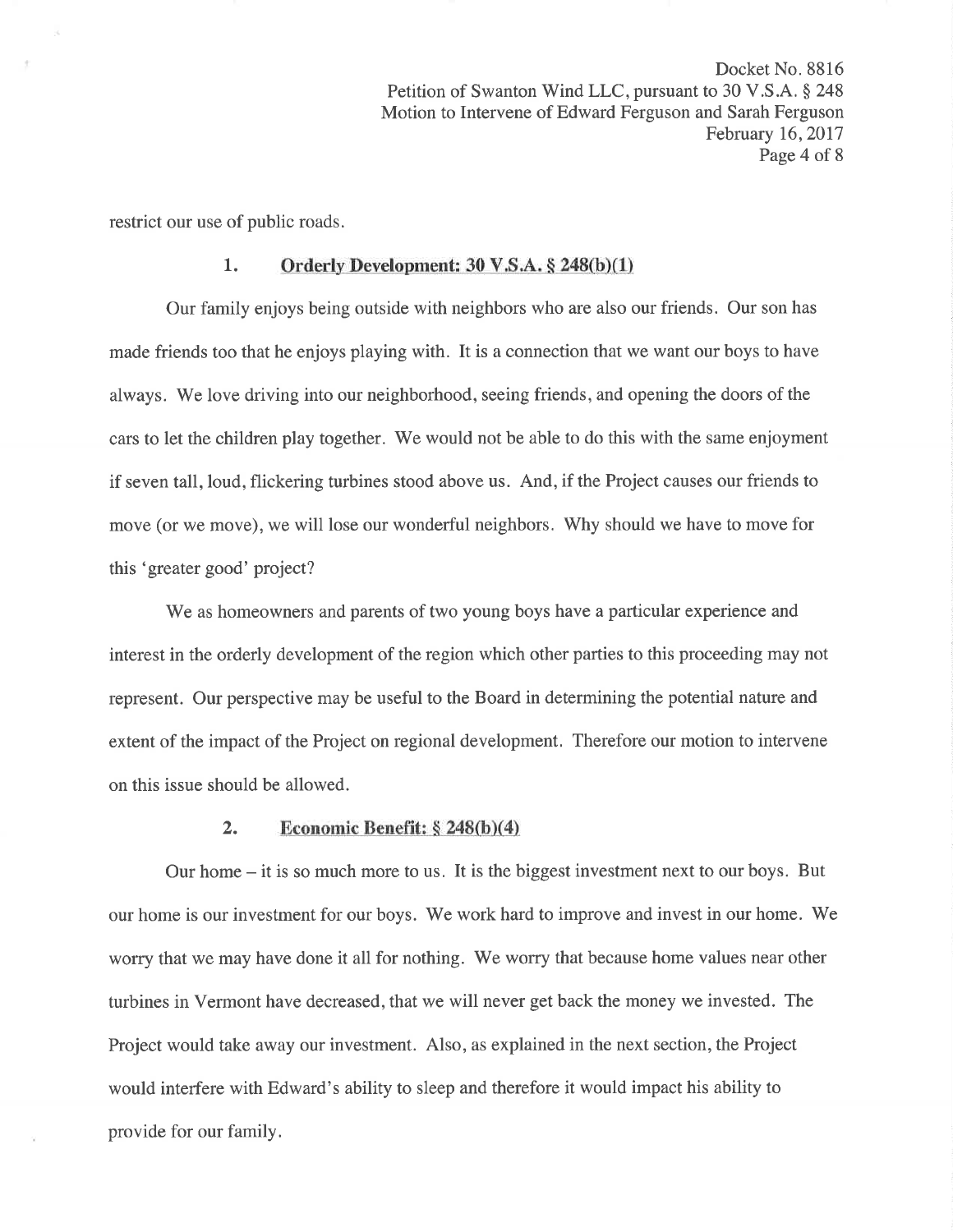We understand that our interest in private property is not considered in this case, but we believe that the Project – an industrial complex in a rural setting -- would negatively affect property values locally and regionally, and therefore harm the economic interests of the State and its residents. This negative effect seems obvious: a potential homebuyer given the choice of living near noisy, flickering, ice-throwing turbines, or elsewhere, likely would go elsewhere.

As adjoining landowners and parents, we have a unique perspective and particular interest in the local and regional economy that is not represented by other parties, therefore we should be allowed to intervene on this issue.

### 3. Public Health and Safety:  $§ 248(b)(5)$

Edward drives trains for a living. He works very odd and ever-changing work schedules. So, when Ed gets a moment to finally sleep and rest, it needs to be quiet and dark. Our bedroom faces Rocky Ridge. We have room-darkening curtains that help, but still the sun shines through during the day. Flicker and noise from the turbines would make sleeping very hard. Ed must be on the top of his game for his own safety and for the public's safety.

Also, with our property line being less than 2,000 feet from the nearest turbine, we are concerned about ice throw damaging our land, vehicles, and home, and/or injuring family members. Turbines have been known to throw ice more than 2,000 feet. Construction of this project would have us very concerned for our welfare on damp, cold, snowy days.

No one can tell us if the Project will hurt us. Our biggest investment next to our home is our family - our boys who are 4 years old and 2 months and were born here. Sleep is the core of what allows our boys to grow and thrive. They grow while they sleep – no sleep, no growing. Sleep deprivation in a child can cause so many issues: behavior outbursts, emotional issues, and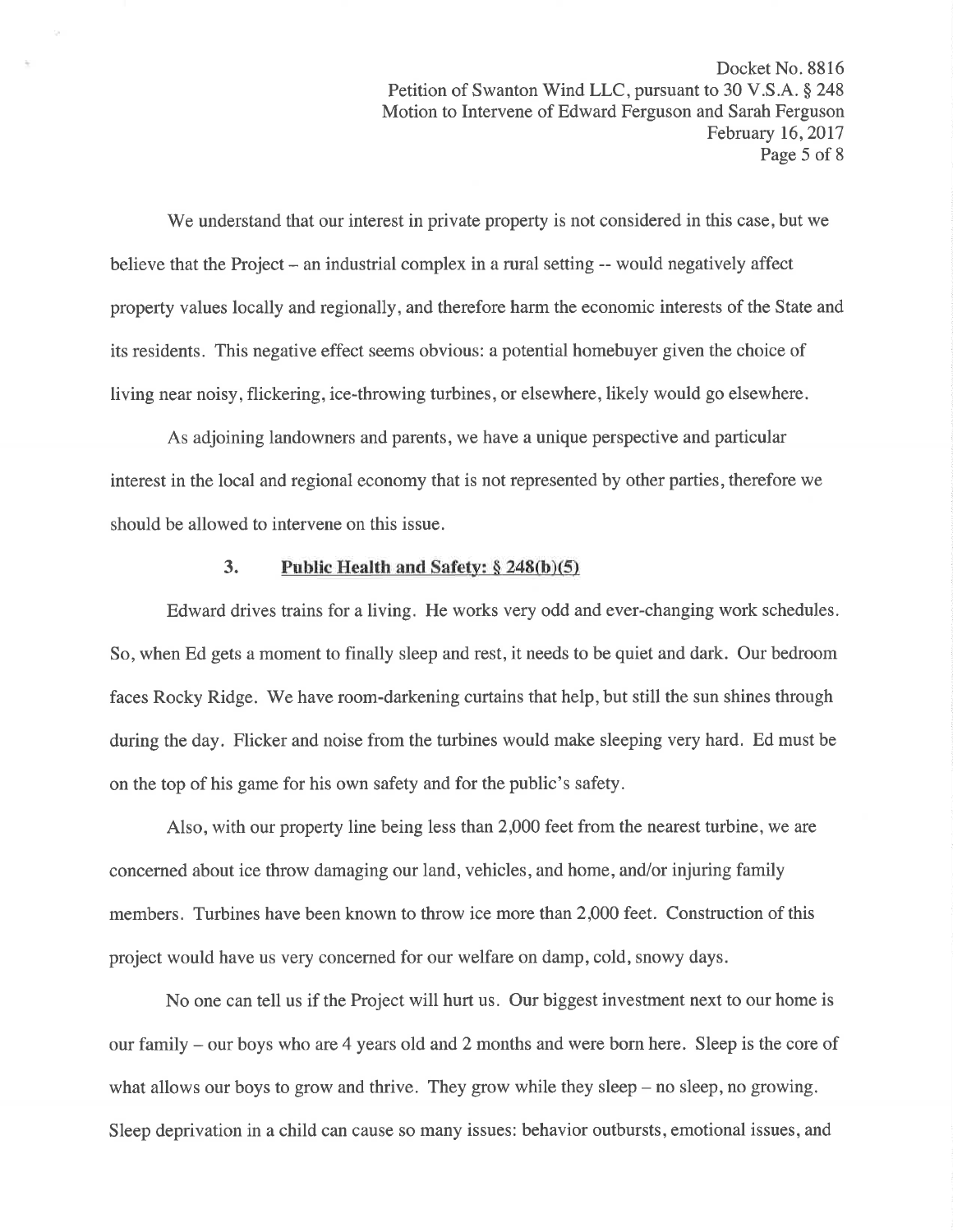physical problems. As parents, it is our job to protect our children. We don't want to risk putting them in harm's way. It's like letting your child play in the road – they may be just fine or they may get hit. It is not worth the risk.

Finally, our drinking well and foundation are core parts of our home. With all of the blasting and cement being poured for the construction of the Project, we are very concerned about our well and foundation being compromised and not being the same. Water is the basis of life, and our foundation holds together all that we have.

Everyone is so concerned about wildlife and environment due to this project. We are worried about them also, but our boys and our home are our biggest concern. First they must be protected. This project would put them too much in harm's way. Therefore, because this Project raises concerns over public health and safety on and around our land, and no other party would adequately protect those interests, our motion to intervene on this issue should be allowed.

## 4. Water Pollution, Conservation, and Burden On Water Supply: 10 V.S.A.  $\S$  6086(a)(1)(A), (B), and (C), (3), and (4)

As previously stated, water service to our home is provided by a drilled well on our property. The well is recharged at an adequate rate and it is assumed that the water flows from the area underlying the proposed Project. The Project would require blasting due to the surrounding rock/ledge/bedrock, and pouring concrete in the ground, either or both of which may affect the quality and volume of nearby surface- and ground-water. For example, these activities may: cause ground vibrations that crack our well; inject harmful or toxic substances into ground water or wells; decrease the amount of recharge waters to aquifers; cause unreasonable soil erosion or reduction in the capacity of the land to hold water; or otherwise disrupt or place a burden on the existing water supply.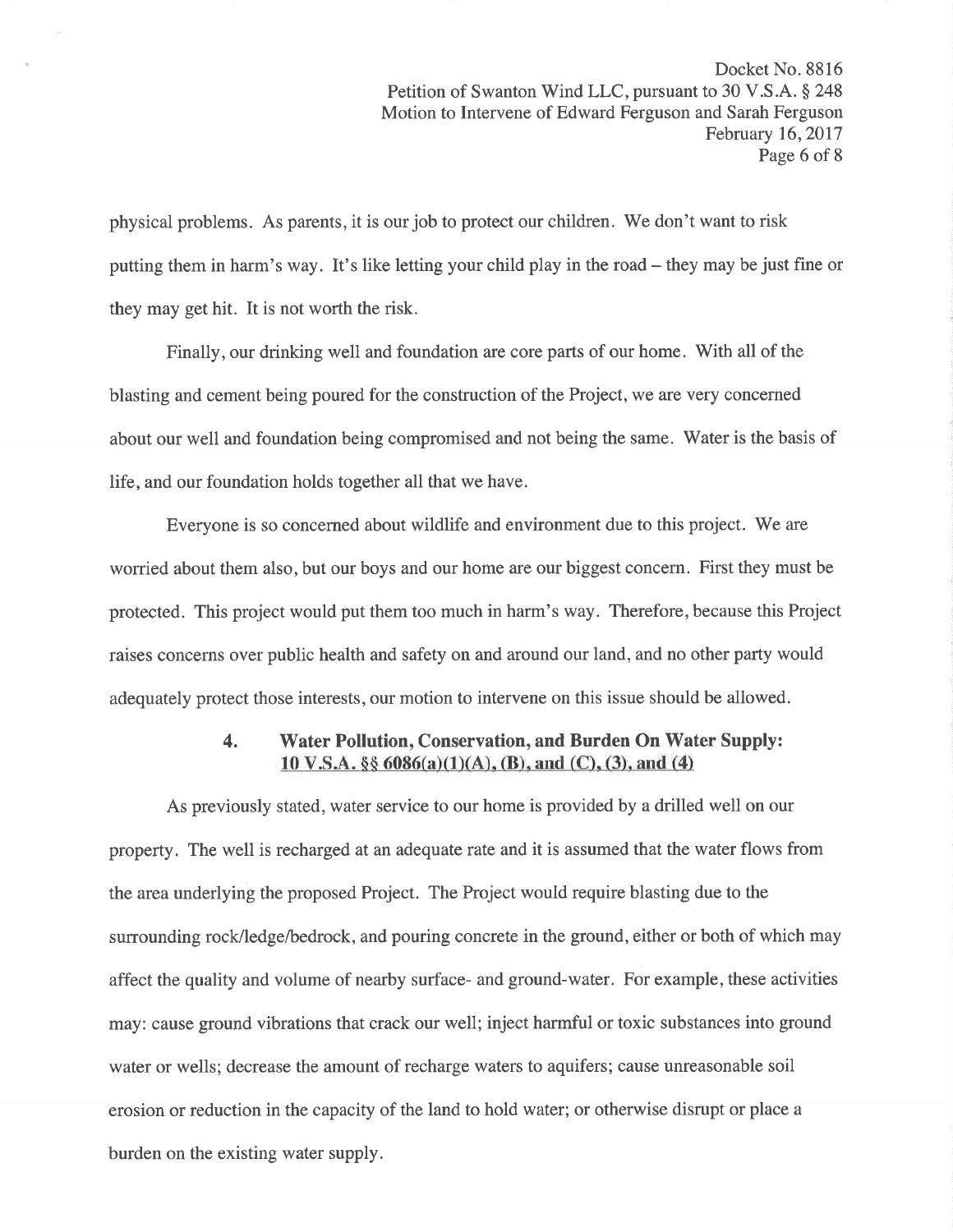As stated above, as water is the basis of life, and the Project would be built on our source of water, we should be allowed to intervene on this issue.

#### 5. Scenic or Natural Beauty and Aesthetics:  $\S 248(b)(5)$  and  $\S 6086(a)(8)$

We moved here in July, 2011, because of the scenic and peaceful surroundings. The large wooded lot and the quiet setting were big factors in deciding to build our home here. We have two young boys that we want to be outside as much as they can as well as ourselves. It is the kind of lifestyle that we want for our family. To be able to be outside to create and learn.

Construction and operation of the Project would diminish the quality of the surroundings and intrude upon the visual and auditory harmony of our home. Based on these likely negative effects, we should be allowed to intervene on this issue.

#### 6. Transportation:  $§ 6086(a)(5)$

We do our best to get outside and move to keep ourselves healthy as a family. We enjoy walking on our quiet dead-end road, allowing our boys to play as we go. We walk to the common land field to allow our boys to run and burn off energy. We chose to live on a dead-end road for these reasons. We want to be able to let our boys go outside by themselves without us hanging over them. Construction and operation of this Project, with large construction vehicles traveling back and forth, would not allow us to do that freely.

Because this Project would restrict our ability to use our private road, our motion to intervene on this issue should be granted.

#### III. Conclusion

While this Project is proposed to advance the public good, it also raises concerns over the public interest. Therefore, in order to protect ourselves, our boys, and our neighbors throughout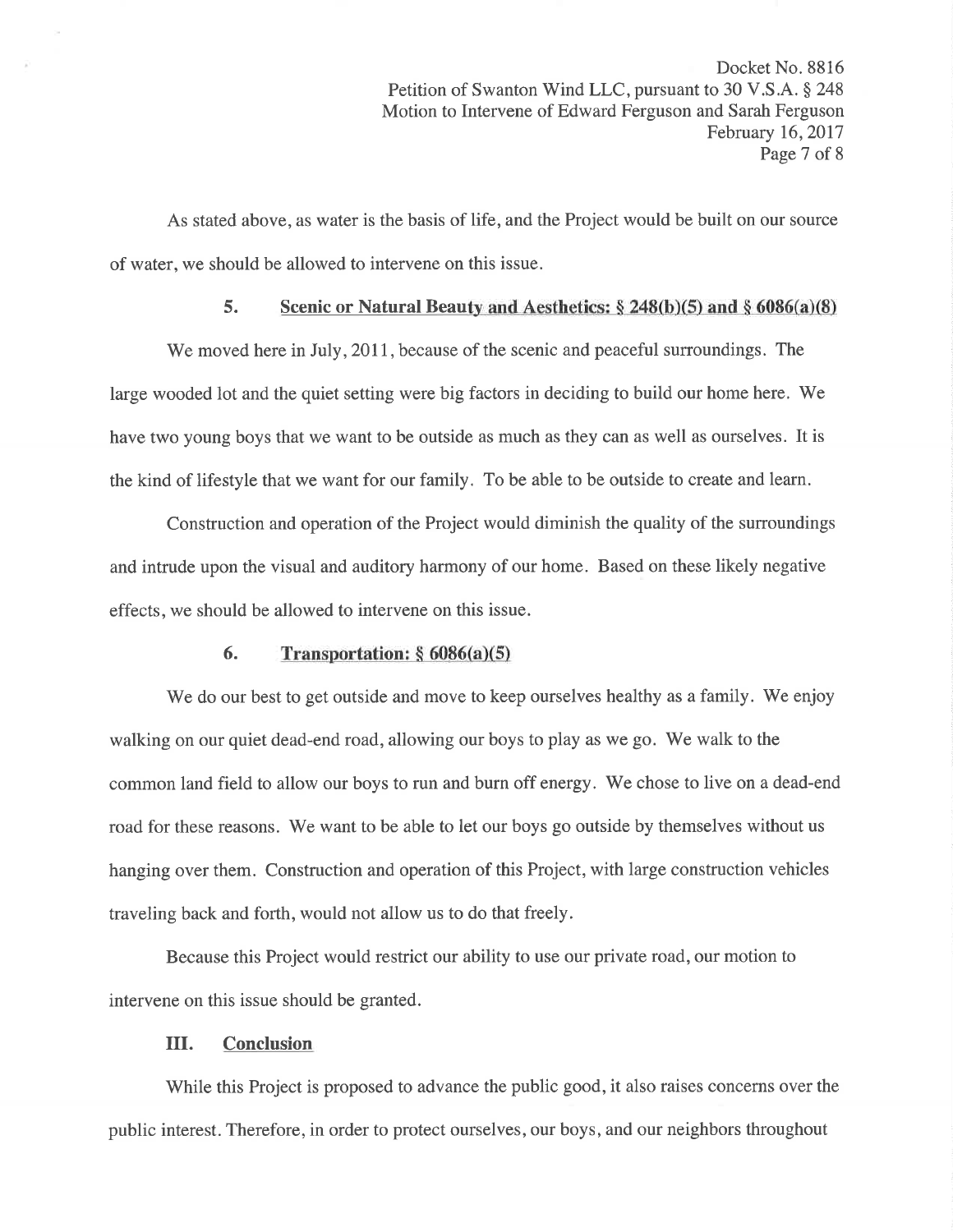Docket No. 8816 Petition of Swanton Wind LLC, pursuant to 30 V.S.A. § 248 Motion to Intervene of Edward Ferguson and Sarah Ferguson February 16,2017 Page 8 of 8

the State, we should be allowed to intervene in this proceeding

Respectfully submitted this 16<sup>th</sup> day of February, 2017.

By:

 $\overline{\mathscr{A}}$ Forgue

Edward Ferguson Sarah Ferguson 19 Rocky Ridge Road St. Albans, VT 05478 802 528 5228 sarahferguson333@gmail.com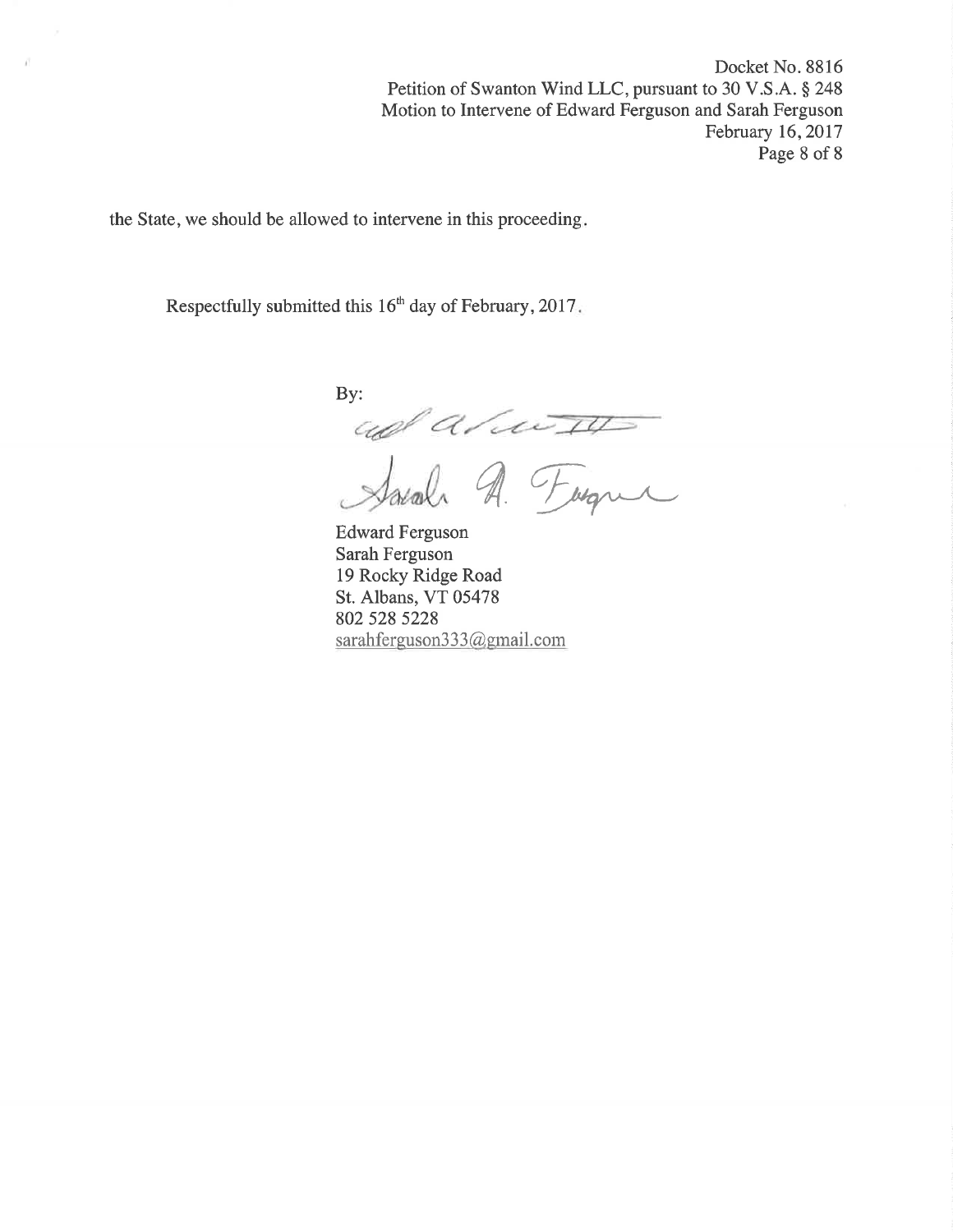#### STATE OF VERMONT PUBLIC SERVICE BOARD

Docket No. 8816

Petition of Swanton Wind LLC for a certificate of public ) good, pursuant to 30 V.S.A. § 248, for the construction <br>of an up to 20 MW wind-powered electric generation  $\qquad$ of an up to 20 MW wind-powered electric generation ) plant powered by up to 7 wind turbines located along <br>
Rocky Ridge in Swanton, Vermont (1) Rocky Ridge in Swanton, Vermont )

# CERTIFICATE OF SERVICE

We, Brian and Penny Dubie, et.al., certify that on February 16, 2017, copies of the foregoing Notices of Appearance, and Motion to Intervenes of Brian and Penny Dubie, Jeanne Royer, Judith and Patrick Luneau, Karen and Leo McLaughlin, Sally and Bruce Collopy, Kaye and Frank B . Mehaffey, Jr., Terrance Smith, David A. Goodrich, Robert Perkins, Patricia Messier, Sarah & Ed Ferguson, Ian and Danielle Garrant, Curtis Swan and Sara Luneau-Swan, Dan and Nancy Dunne, Erynn & Tyrell Boudreau, Dennis Hendy and Diane Bell, Mary and Mark Bushey, Steve Woodward, Kenneth Fox, Michelle and Luc Deslandes, David Butterfield, Bradley Stott and Jennifer Belanger, Clark and Carol Palmer, Paula Pearsall, Greg Pierce and Paula Kane, Mark and Marianne Dubie, Marie and Gil Tremblay, Patricia Rainville and John Smith, Kevin and Dolores Nichols, Jessica Decker and Lance Desautels, Suzanne Seymour, Mary Hunter, Todd Poirier in the above-referenced matter, were served via First-Class U.S. Mail on the interested persons designated in the following Service List.

Respectfully submitted this 16<sup>th</sup> day of February, 2017.

By:  $\sqrt{abc}$ Dibio

Brian Dubie Penny Dubie 770 McKenzie Road Fairfield, VT 05455 (802) 734-1877  $pennydubic@gmail.com$